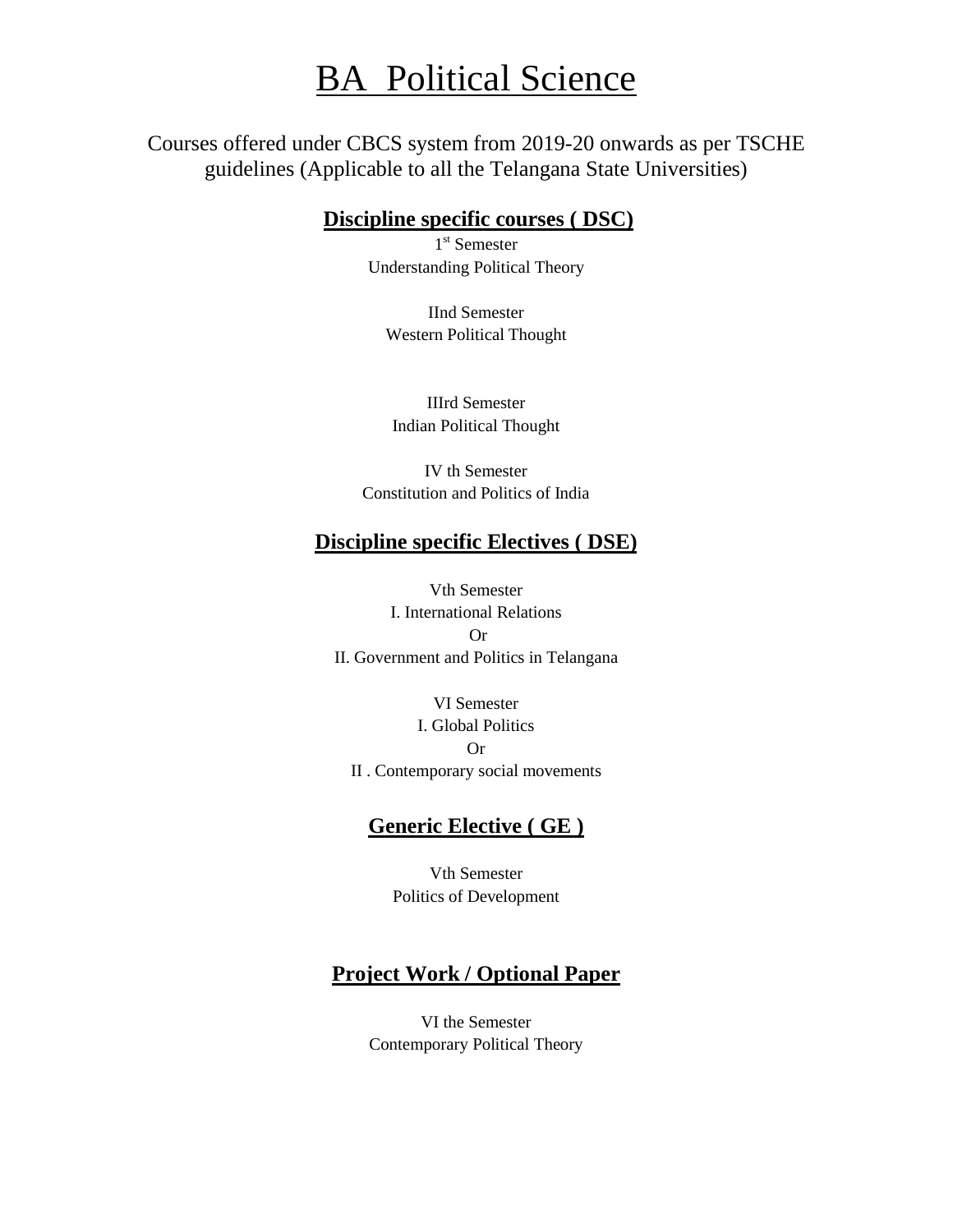# B.A Political Science I st Semester Paper - I Understanding Political Theory

| Unit-I   | <b>Political Theory</b>                                                                  |
|----------|------------------------------------------------------------------------------------------|
|          | What is Political Theory, Evolution, Nature, Significance<br>➤                           |
|          | Debates on Political Theory<br>➤                                                         |
|          | a)Normative<br>b) Empirical                                                              |
| Unit-II  | What is Political?                                                                       |
|          | State: Theories of origin of the state, Divine, Social Contract, Evolution Theories<br>➤ |
|          | Power and Authority<br>➤                                                                 |
|          | Authoritative allocation of Values<br>➤                                                  |
|          | Sovereign state: Challenges<br>➤                                                         |
| Unit-III | Political Values and Theoretical Perspective                                             |
|          | $\triangleright$ Liberty :- A) Liberal B) Marxist<br>C) Feminist                         |
|          | C) Feminist<br>Equality :- A) Liberal B) Marxist<br>➤                                    |
|          | Justice :- A) Liberal B) Marxist<br>C) Feminist<br>➤                                     |
| Unit-IV  | Political Ideologies                                                                     |
|          | Liberalism<br>$\blacktriangleright$                                                      |
|          | Nationalism<br>➤                                                                         |
|          | Multiculturalism<br>≻                                                                    |
| Unit-V   | <b>Political Institutions and Functions</b>                                              |

- $\triangleright$  Legislature, Executive and Judiciary
- Political Parties, Pressure Groups, Media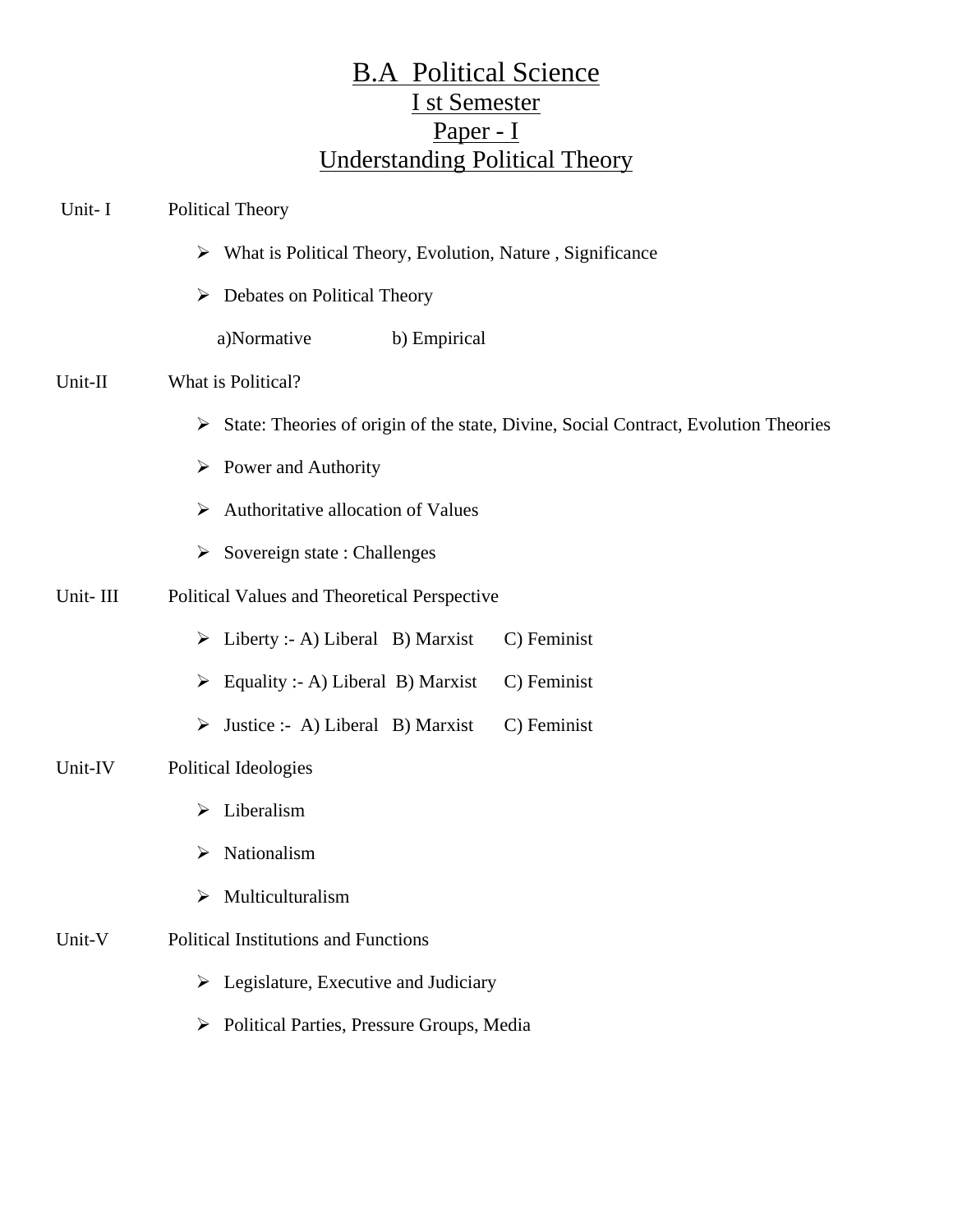Reading list : -

- 1. Rajeev Bhargava & Ashok Acharya , editions , Political Theory : An Introduction , Pearson ,2019
- 2. Sushila Ramaswamy, Political Theory : Ideas and Concept , PHI Learning Pvt , Ltd .2015
- 3. O.P. Gauba, An Introduction to Political Theory , Macmillan, 2019
- 4. Michael G. Roskin , Robert L. Cord, James A. Medeiros , Walter S. Jones , Political Science : An Introduction , Pearson ,2018
- 5. Hoveyda Abbas , Ranjay Kumar , Political Theory , Pearson ,2019
- 6. John Hottman , Paul Graham , Introduction to Political Ideologies , Pearson ,2014
- *7.* A. *Appadorai*, *(2000), Substance of Politics, Oxford University Press, New Delhi, India.*
- 8. George H Sabine, Thomas L Thorson, (1973), A History of Political Theory, Oxford & IBH Publishing Co., New Delhi.
- 9. Heywood, Andrew, (2012) Political Ideologies: An Introduction, Palgrave Macmillan, UK.
- 10. Heywood, Andrew, (2013 ), Politics, Palgrave Macmillan (UK).
- 11. Leon P. Baradat, (2011), Political Ideologies, Routledge.
- 12. Michael Freeden, Lyman Tower Sargent, Marc Stears,(eds) (2013), The Oxford Handbook of Political Ideologies, Oxford University Press, UK.
- 13. Ernest Barker : Principles of Social and Political Theory ( London , Oxford University Press 1951)
- 14. Norman P. Barry : An Introduction to Modern Political Theory ( London Macmillan, 1989)
- 15. Richard Bellamy ( ed) : Theories and Concepts of Politics ( New York , Manchester University Press 1993.)
- 16. Anthoppny H. Brirch : The Concepts and Theories of Modern Democracy ( London , Routledge ,2001)
- 17. Martin Carnoy : The State and Political Theory ( Princeton , Princeton University Press , 1984)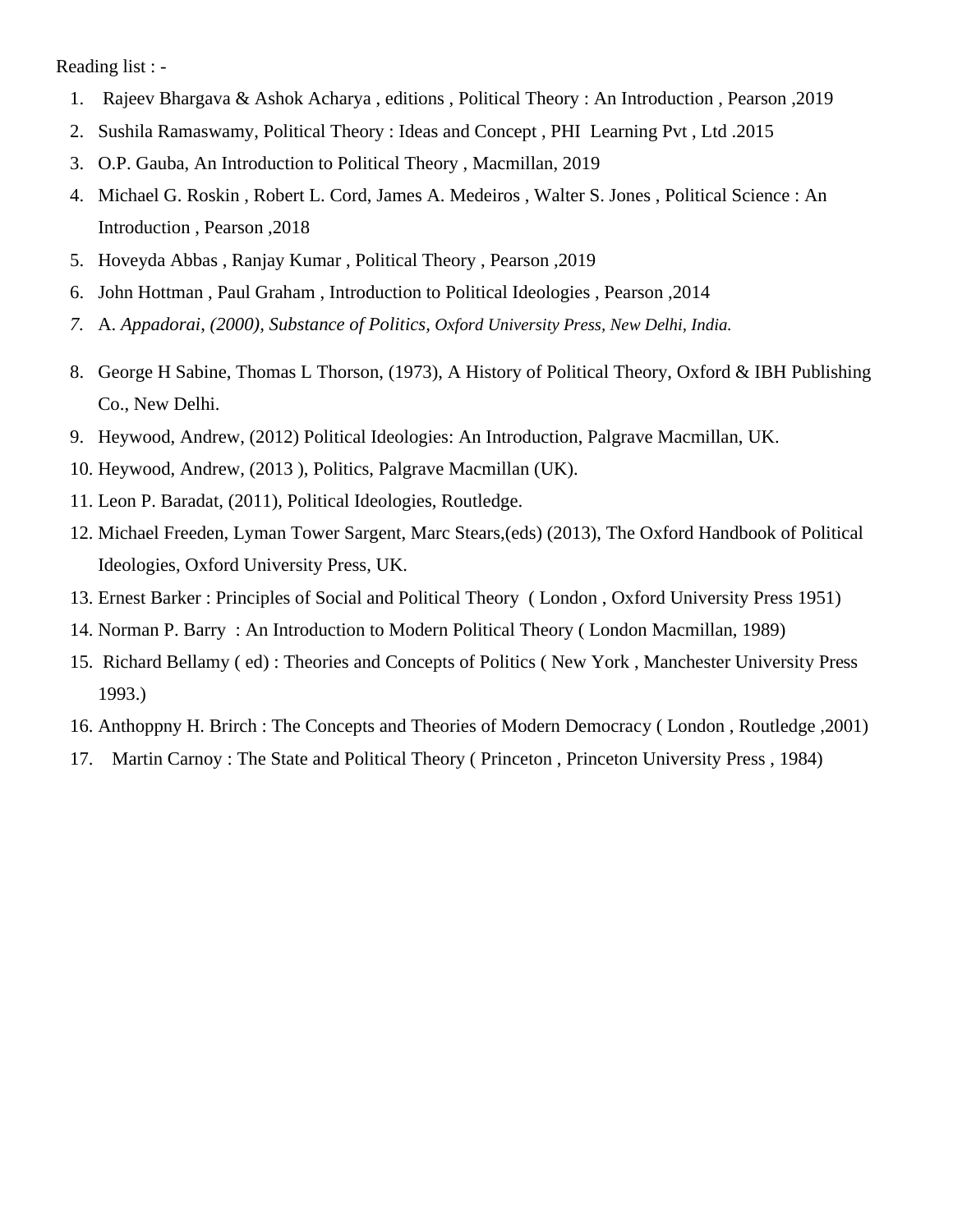# B.A Political Science II st Semester Paper - II Western Political Thought

| Unit-I   | <b>Greek Political Thought</b>                                                          |
|----------|-----------------------------------------------------------------------------------------|
|          | $\triangleright$ Greek Political Thought – Sophists                                     |
|          | $\triangleright$ Plato:- Concept of Justice, Ideal State, Education and Communism.      |
|          | $\triangleright$ Aristotle :- Forms of Governments, On revolution, Slavery, Best state  |
| Unit-II: | Medieval and Early Modern Thought                                                       |
|          | Thomas Aquinas: - Theory of Laws, Christianized Aristotle<br>➤                          |
|          | Church - State Controversy<br>➤                                                         |
|          | > Niccolo Machiavelli - Human Nature, StateCraft                                        |
| Unit-III | <b>Social Contractualists</b>                                                           |
|          | Thomas Hobbes :- Individualism and Absolute (State) Sovereignty<br>➤                    |
|          | John Locke :- Natural Rights Limited Government<br>➤                                    |
|          | > J. J. Rousseau :- Romanticism, General will, Popular Sovereignty                      |
| Unit-IV: | <b>Utilitarian Thought</b>                                                              |
|          | $\triangleright$ Jeremy Bentham :- Utilitarian Principles; Hedonism                     |
|          | $\triangleright$ J. S. Mill :- On liberty, Representative Government                    |
| Unit-V:  | Philosophy of Dialectics                                                                |
|          | $\triangleright$ G.W. F. Hegal :- Dialectics Purpose of History Geist (Spirt) and State |
|          | > Karl Marx:- Historical Materialism, Class war and Revolution.                         |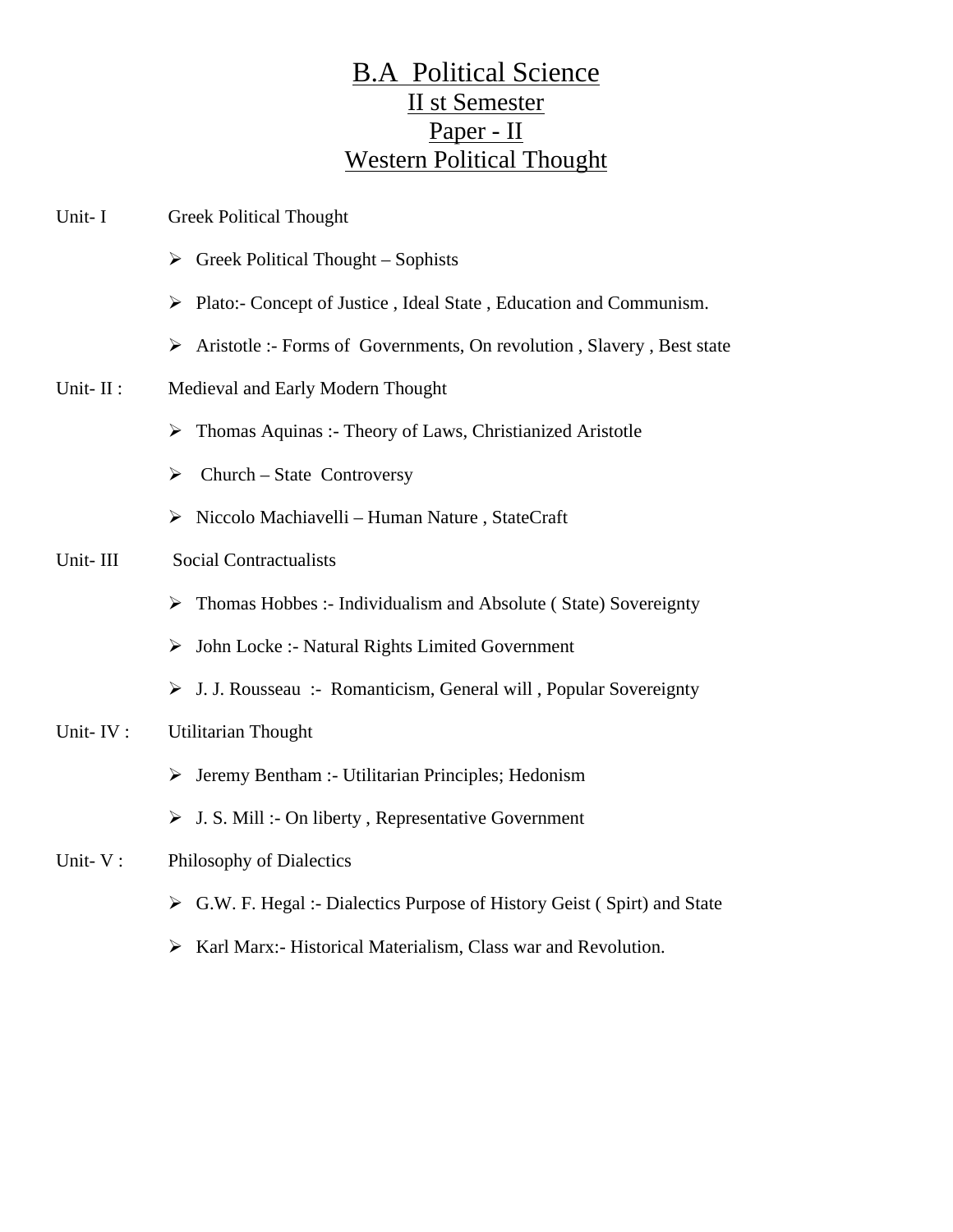Reading list :

- 1. . D.Mackenzie Brown, (1959), Indian Political Thought from Manu to Gandhi., University of California Press, Berleley and Los Angeles.
- 2. George Klosko, (eds), (2011), The Oxford Handbook of The History of Political Philosophy, Oxford University Press, New York.
- 3. Gregory Claeys, (eds)(2013), Encyclopedia of Modern Political Thought, Sage Publication, New Delhi.
- 4. M.P.Singh and Himanshu Roy, (eds), (2011), Indian Political Thought: Themes and Thinkers, Pearson, New Delhi.
- 5. N.D.Arora and S.S.Awasthy, (2007), Political Theory and Political Thought, Har-Anand Publications, New Delhi.
- 6. S.K.Sarma and Urmila Sharma, (2006), Western Political Thought (from Plato to Burke), Atlantic Publishers, New Delhi.
- 7. Subrata Mukherjee & Sushila Ramaswamy, (2011), A History of Political Thought,: Plato to Marx, PHI Learning Private Limited, New Delhi.
- 8. Thomas Pantham, Kenneth L. Deutsch, (1986), Political Thought in Modern India, Sage Publication, New Delhi.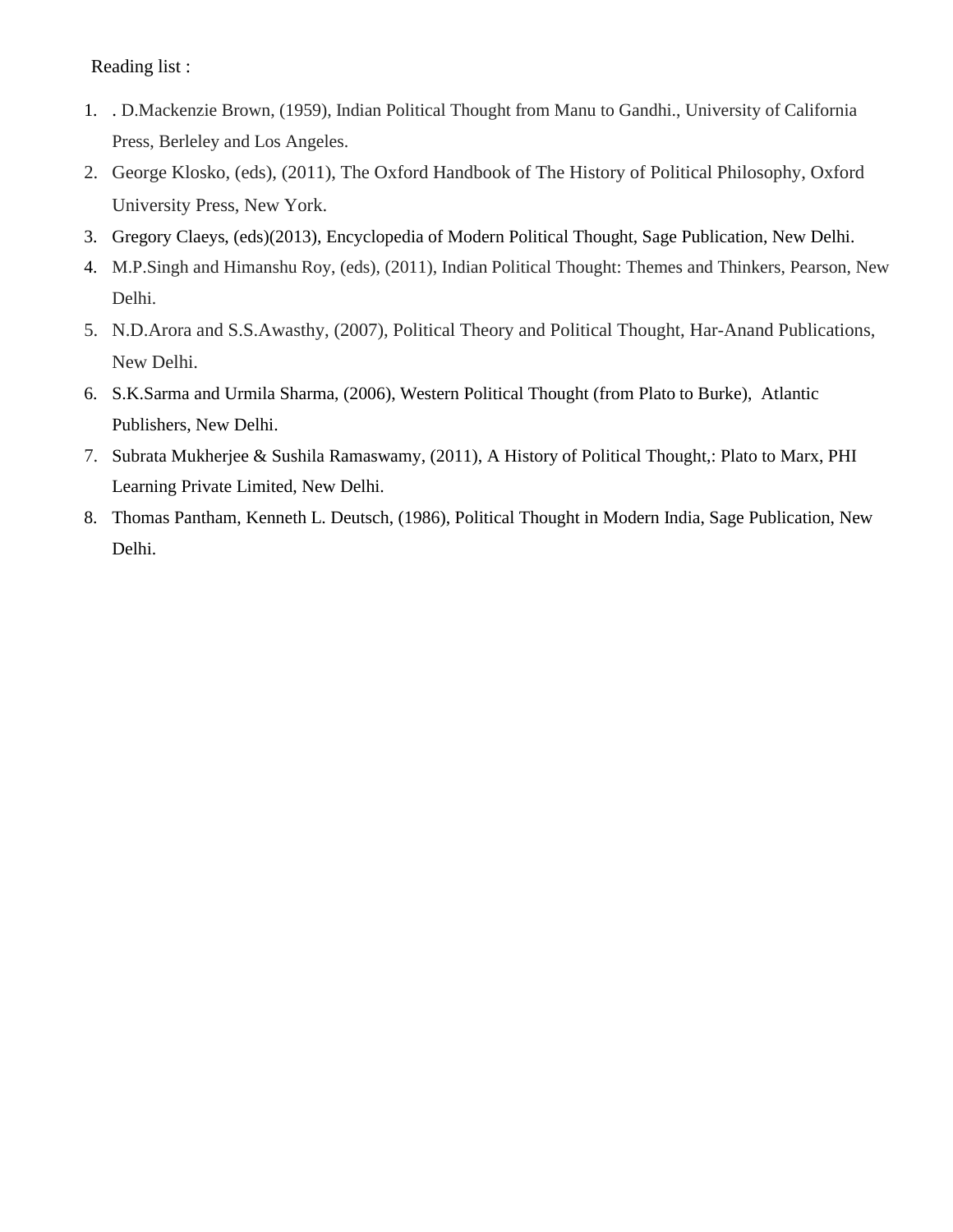# B.A Political Science III rd Semester Paper - III Indian Political Thought

| Unit-I   | State and Society in Ancient India                                                |
|----------|-----------------------------------------------------------------------------------|
|          | $\triangleright$ Manu – Features of Manusmriti, Origins of Varna, Varna Dharma    |
|          | $\triangleright$ Buddha – Dhamma, Sangha, Eightfold path                          |
|          | Kautilya-Saptanga Theory, Mandala Theory, Statecraft<br>➤                         |
| Unit-II  | Medieval Political Thought                                                        |
|          | $\triangleright$ Basava-Anubhava Mantapa, Gender Equality                         |
|          | $\triangleright$ Ziauddin Barani-Theory of Kingship (Ideal Sulthan), Ideal Polity |
| Unit-III | <b>RenaissanceThought</b>                                                         |
|          | Raja Ram Mohan Roy - Colonial Encounters, Brahma Samaj<br>➤                       |
|          | > Jyothi Rao Phule- Gulam Giri, Satya Shodhak Samaj, Education                    |
| Unit-IV  | <b>Reformist Thought</b>                                                          |
|          | M. K. Gandhi – Satyagraha, Trusteeship, Problem of Political Obligation<br>➤      |
|          | $\triangleright$ Dr. B. R. Ambedkar-Who are Shudras ?, Annihilation of Caste      |
| Unit-V   | Socialist Thought                                                                 |
|          | $\triangleright$ M.N. Roy- Radical Humanism                                       |
|          | Jawaharlal Nehru- Democratic Socialism<br>➤                                       |
|          | $\triangleright$ R.M. Lohia – Concept of Four Pillars of State(Chaukhamba Model)  |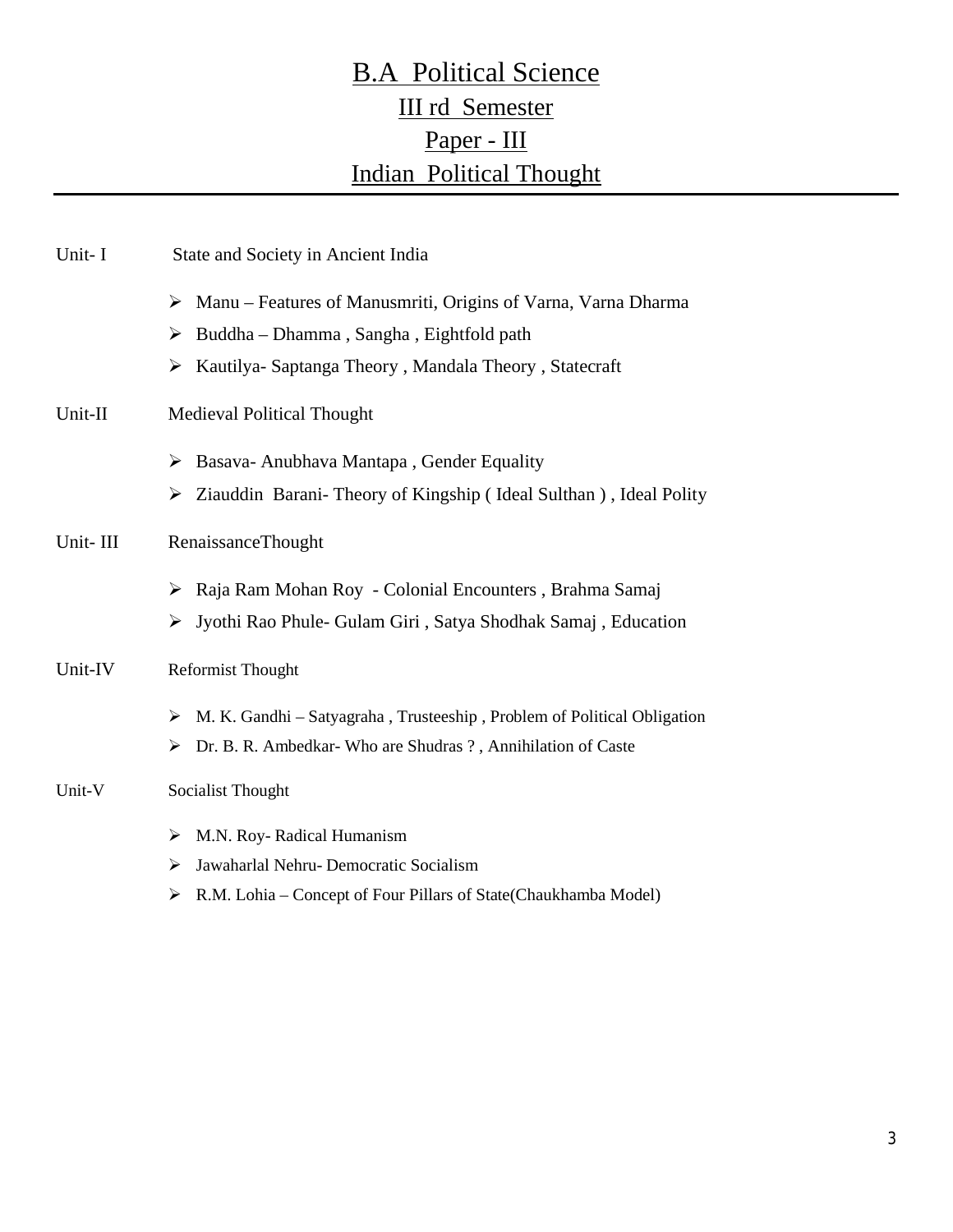# **B.A Political Science** IV th Semester Paper - IV Constitution and Politics of India

| Unit-I   | Constitutional Development in India                                                                                    |
|----------|------------------------------------------------------------------------------------------------------------------------|
|          | <b>Brief overview of Nationalist Movement</b><br>≻                                                                     |
|          | Evolution of Indian Constitution -1909 Act ,1919 Act ,1935 Act.<br>➤                                                   |
|          | Philosophical Foundations of the Indian Constitution – Liberal, Gandhian, Socialist<br>➤                               |
| Unit-II: | <b>Institutional Framework</b>                                                                                         |
|          | Union Government – Executive; Legislature; Judiciary<br>≻<br>State Government - Executive; Legislature; Judiciary<br>➤ |
| Unit-III | <b>Federal Politics</b>                                                                                                |
|          | Union-State Relations : Legislative, Administrative, Financial<br>➤                                                    |
|          | $\triangleright$ Recent trends in Union - State Relations                                                              |
| Unit-IV: | Electoral Politics in India                                                                                            |
|          | Political Parties a) National : INC, BJP, CPM, BSP<br>➤                                                                |
|          | b) Regional: DMK, Akali Dal, TDP, TRS                                                                                  |
|          | c) Recent Trends in Party System                                                                                       |
|          | Election Commission & Electoral Reforms<br>➤                                                                           |
| Unit-V:  | <b>Issues in Indian Politics</b>                                                                                       |
|          | Debates on Secularism – Majority Communalism, Minority Communalism<br>➤                                                |
|          | Caste in Politics and Politicization of caste<br>➤                                                                     |
|          | Gender in Indian Politics<br>➤                                                                                         |
|          | $\triangleright$ Issues of Minorities – Sachar Committee                                                               |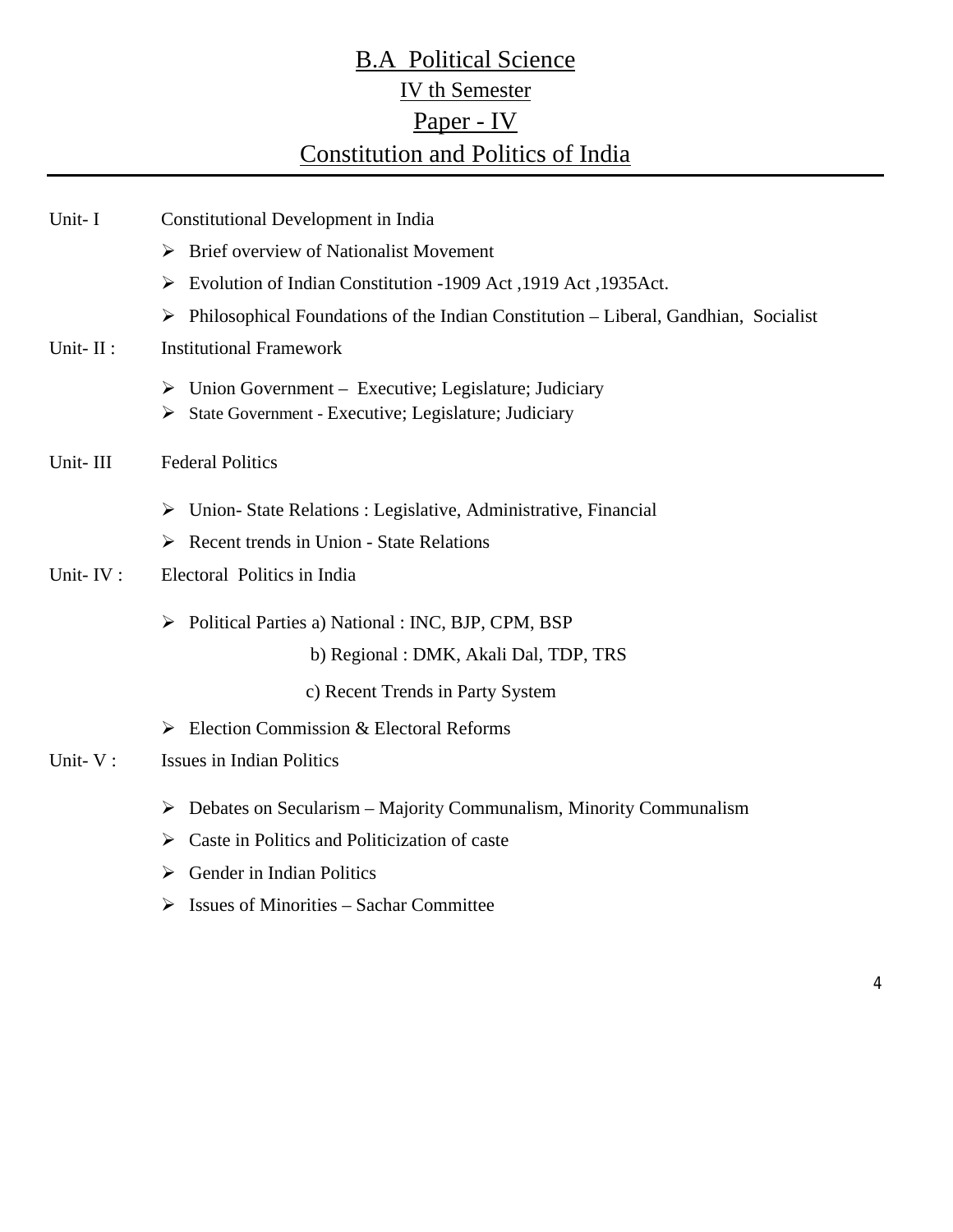# B.A Political Science V th Semester GE Paper Politics of Development

| Unit-I       | Development: Meaning, Nature, Importance<br>$\triangleright$ Types of Development: Economic, Political and Social. |
|--------------|--------------------------------------------------------------------------------------------------------------------|
| Unit- $II$ : | <b>Development Debates</b>                                                                                         |
|              | Capitalist, Socilaist, Gandhian, Sustainable Development<br>➤                                                      |
| Unit-III     | State and Development in India                                                                                     |
|              | Planning, Mixed Economy, Socialistic Pattern of Society<br>➤                                                       |
|              | $\triangleright$ Sectors of Development: Industry, Agriculture, Irrigation, Land Reforms.                          |
| Unit-IV:     | Issues of Development in the Post-Economic Reforms period                                                          |
|              | Economic Reforms: Liberalisation, Privatisation, Globalisation<br>➤                                                |
|              | Development and Displacement<br>➤                                                                                  |
|              | Development and Environment                                                                                        |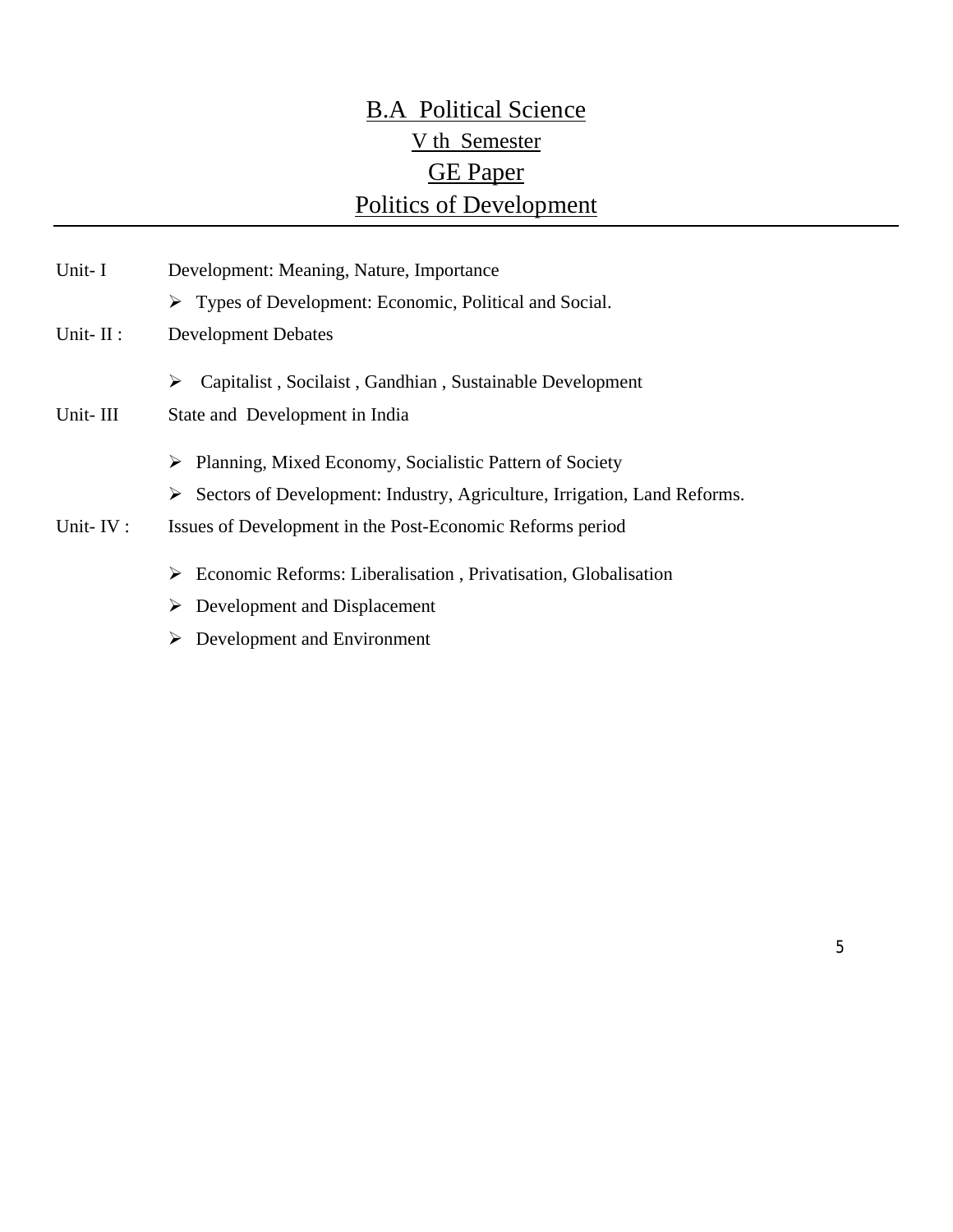# B.A Political Science Vth Semester Paper- V (A) International Relations

| Unit-I   | International Relations – Nature, Evolution and Scope; State and Non-State Actors in IR,          |
|----------|---------------------------------------------------------------------------------------------------|
|          | Westphalian State and Sovereign State system and its characteristics                              |
| Unit-II  | European conquest of Asia and Africa – Its Impact on society, culture, economy (European          |
|          | colonialism ) First World War and Second World War                                                |
|          | Decolonization and its consequences; Rise of the Developing world; Neo-colonialism                |
| Unit-III | Cold War ; Détente ; End of the Cold War ; Disintegration of the Soviet Union ; American Hegemony |
| Unit-IV  | India's Foreign Policy: Determinants; features; Non-Alignment                                     |
| Unit-V   | India's Relations with USA; China; Pakistan; Sri Lanka and Nepal                                  |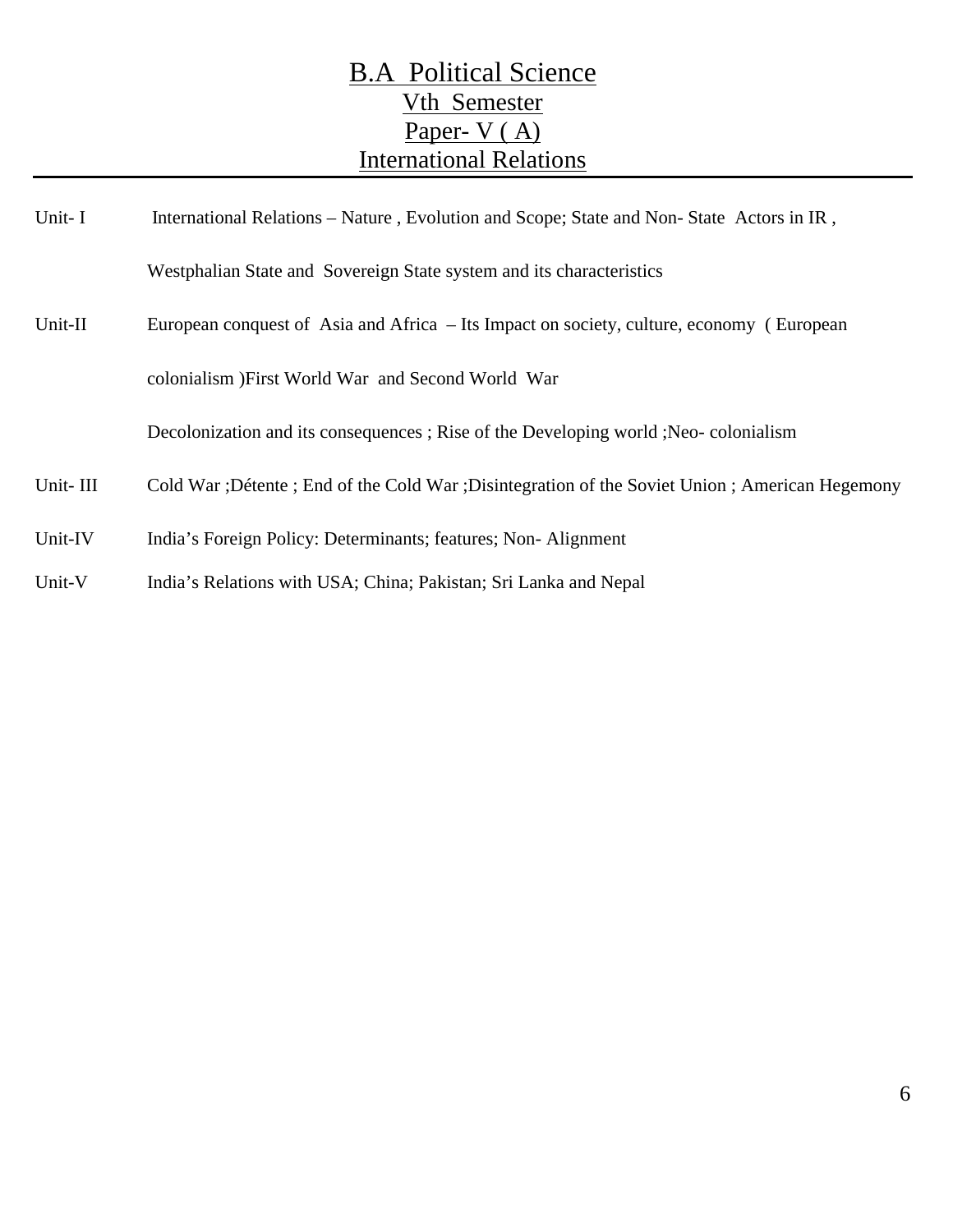# B.A Political Science Vth Semester  $Paper - V ( B)$ Government & Politics in Telangana

| Unit-I   | <b>State Politics</b>                                                                          |
|----------|------------------------------------------------------------------------------------------------|
|          | Historical Background of Telangana                                                             |
|          | Nizam Rule, Public Awakening in Telangana- Andhara Maha Sabha , Library movement,              |
|          | Tribal Self - Assertion, Aadi Hindu Movement,                                                  |
|          | Telangana Armed Struggle, Hyderabad State's integration with the Indian Union                  |
| Unit-II  | States Reorganization in India                                                                 |
|          | > Fazal Ali Commission, Gentleman Agreement, Hyderabad's Merger with Andhra and                |
|          | Formation of AP                                                                                |
|          | > Mulki Rules, Regional Committees' Formation                                                  |
| Unit-III | Demand for separate Telangana State                                                            |
|          | $\triangleright$ 1969 Agitation.                                                               |
|          | Telangana Praja Samithi<br>➤                                                                   |
|          | $\triangleright$ Six point formula                                                             |
|          | $\triangleright$ Telangana Movement from 1990                                                  |
|          | $\triangleright$ Issues : Water, Financial Resources, Employment, Education and Discrimination |
| Unit-IV  | Politics of Formation of Telangana                                                             |
|          | $\triangleright$ Justice Sri Krishna Committee Report on the condition of Telangana            |
|          | > Political Parties views on Separate Telangana: INC, BJP, CPI, CPM, TRS, TDP, MIM and         |
|          | Role of Political JAC                                                                          |
|          | > Role of Civil Society organizations : Students, Employees, Lawyers and Communities' groups   |
| Unit-V   | Formation of Telangana                                                                         |
|          | $\triangleright$ Constitutional Process                                                        |
|          | $\triangleright$ Electoral Politics in Telangana                                               |

7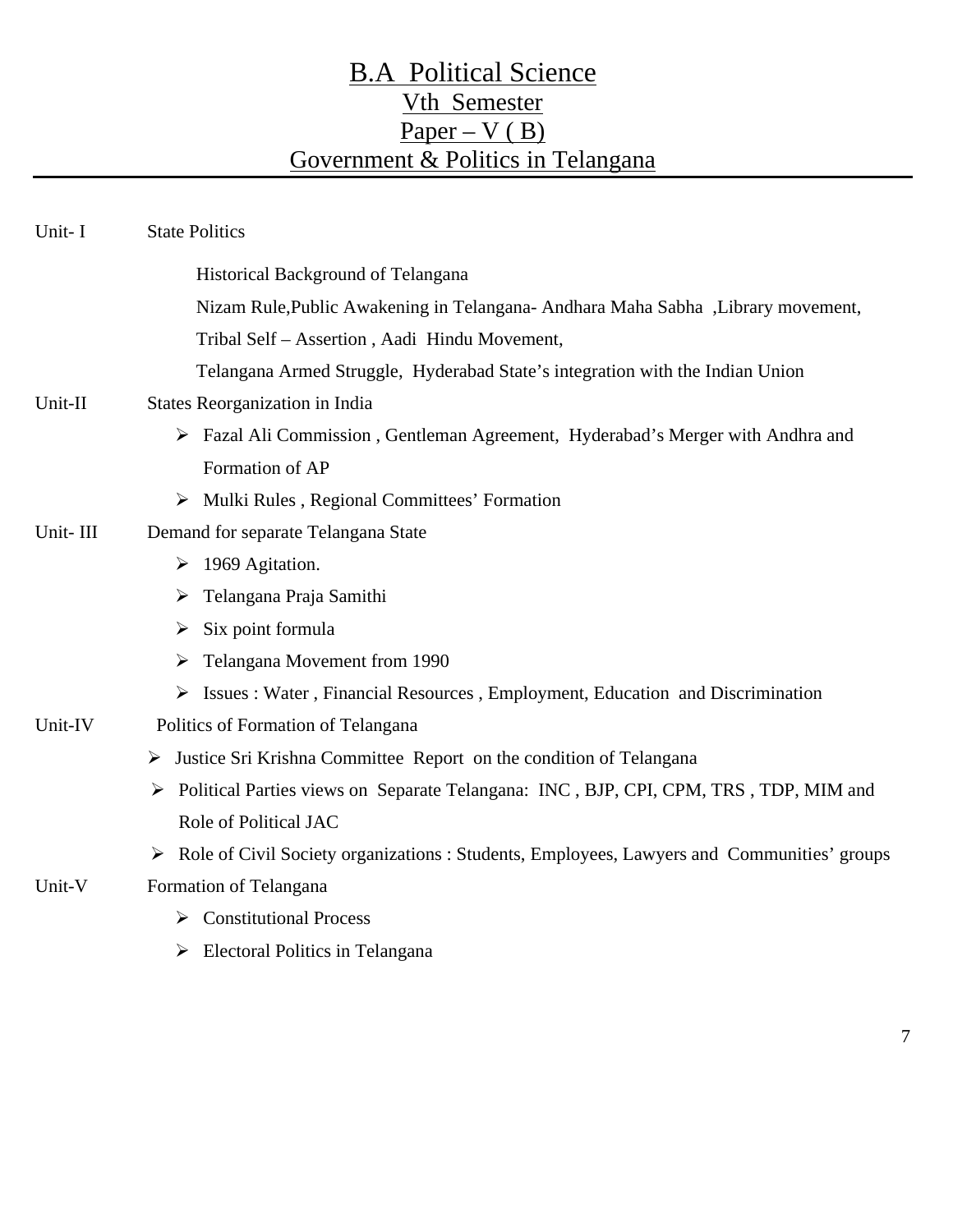### B.A Political Science VI th Semester Optional Paper / Project Contemporary Political Theory

Unit- I : Liberal Theory :

Isaiah Berlin: Two concepts of Liberty Hannah Arendt : On Totalitarianism

Unit- II : Neo Marxist theory

Antonio Gramsci: Hegemony and Passive Revolution Sameer Amin: Critique of Globalization

Unit- III: Feminist Theory: I

Simone de Beauvoir: Issue of Equality Betty Friedan : Feminine mystique

Unit-IV : Feminist Theory: II

Vandana Shiva : Eco-feminism Cynthia Enloe: Women's Experience as politics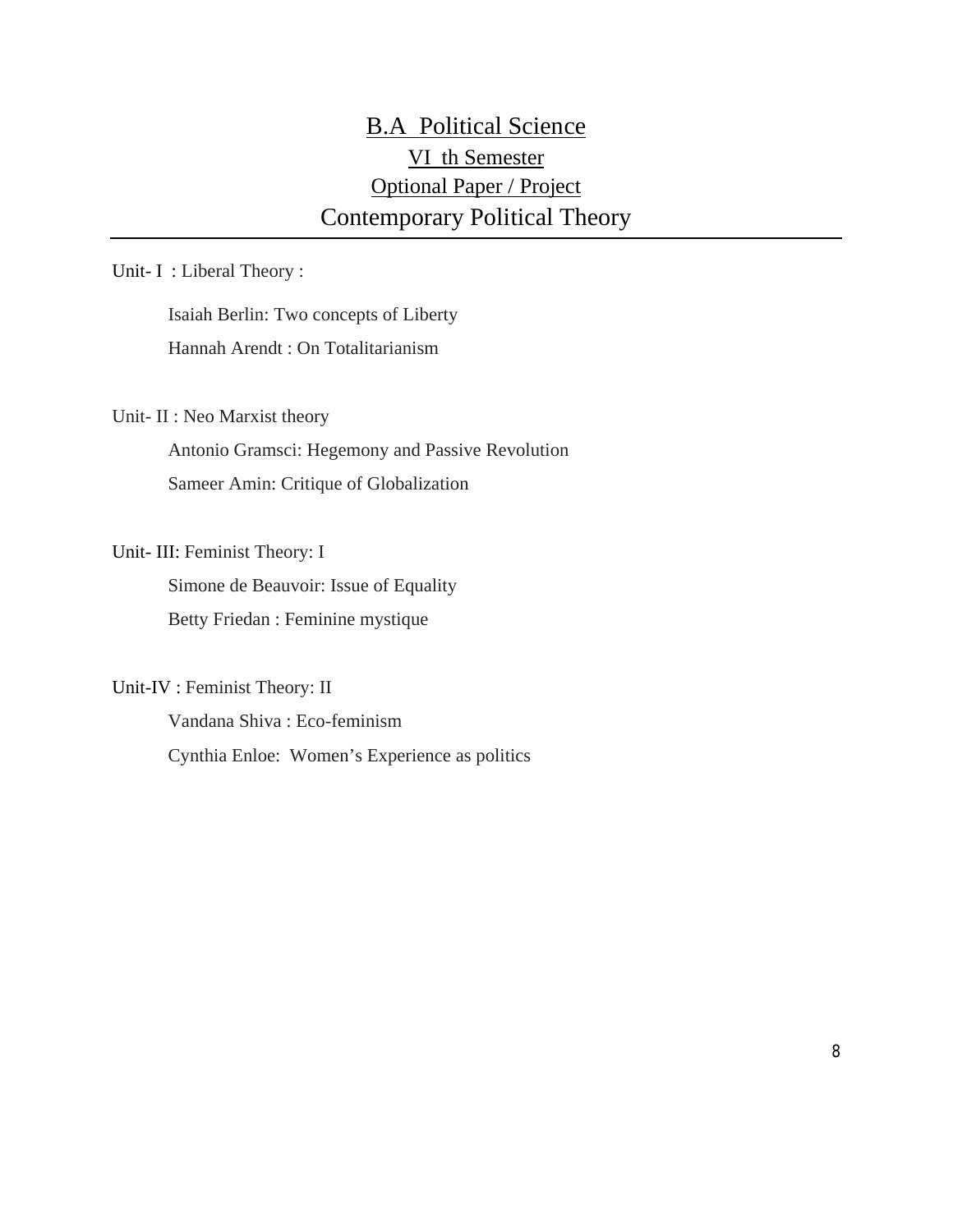## B.A Political Science VI th Semester  $Paper - VI (A)$ Global Politics

| Unit-I   | Power, Elements of Power, Balance of Power, Growing importance of Soft Power             |
|----------|------------------------------------------------------------------------------------------|
| Unit-II  | Security, Collective Security, Bipolarity, Multipolarity, Unipolarity                    |
| Unit-III | Human Rights; Agencies of human Rights Protection; Terrorism, Environmental Issues       |
| Unit-IV  | World Bank and IMF; UNCTAD; North – South Dialogue and South – South Co- operations; WTO |
| Unit-V   | Disarmament, Arms Race, Arms control, NPT, CTBT, MTCR Proliferation of Small Arms, WMDs  |